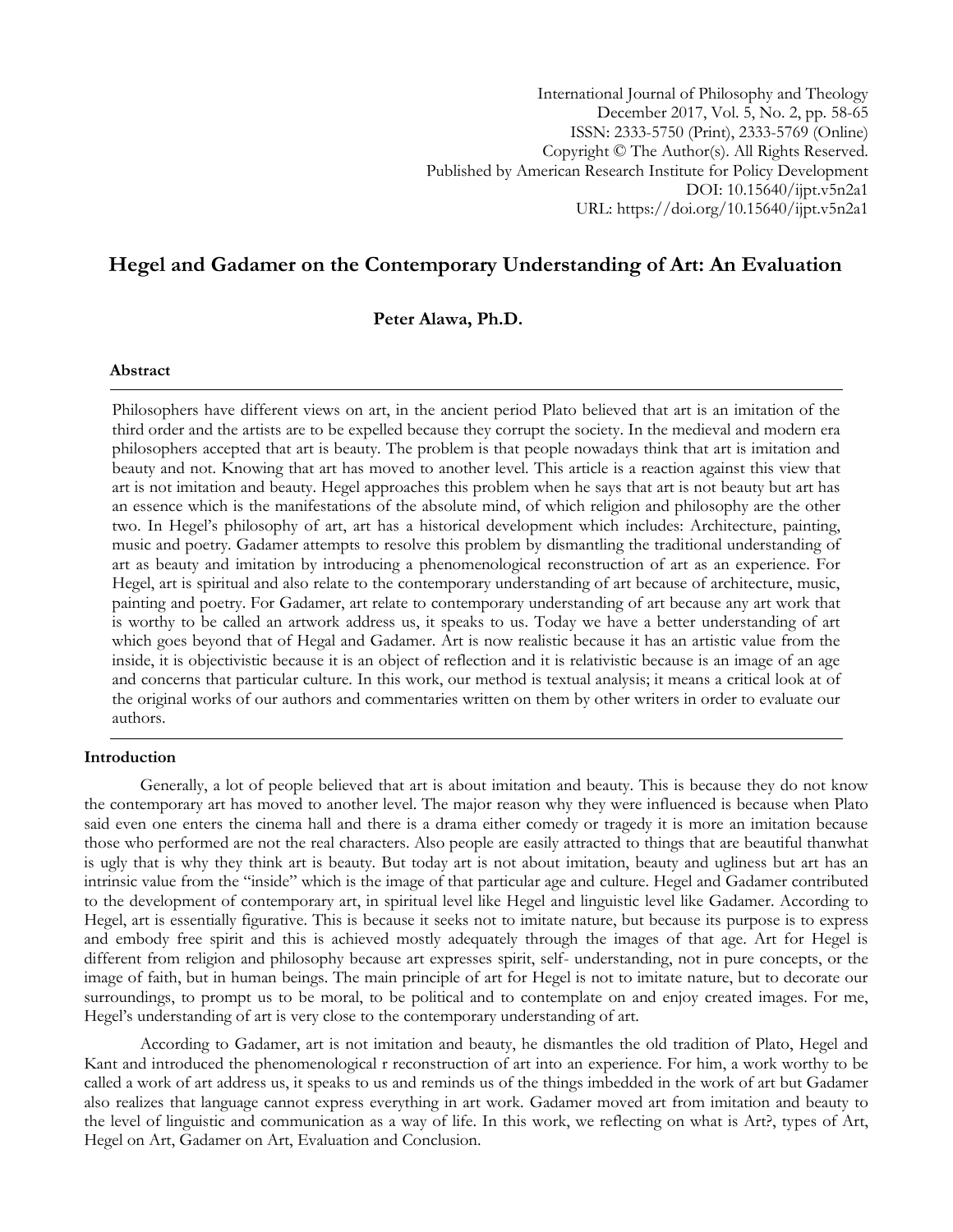#### **What is Art?**

Art is the expression of human creative skill and imagination. We have various branches of creative activity such as painting, music, literature and drama. The oldest form of art are visual arts, which include creation of images or objects in fields including painting, sculpture, print making, photography and other visual media. Architecture is often included as one of the visual arts; however, like the decorative arts, it involves the creation of objects where the practical consideration of use are essential in a way that they usually are not painting.Art may be characterize in terms of mimesis, its representation of reality, expression, communication of emotion, or other qualities. Reflecting on the Ancient period Harold Osborne remarks:

> *The test of art that is most generally applied in the Western World undoubtedly is fidelity to nature. We Westerners have done our best to bind art down to the world of material phenomena, we have made fidelity of reproduction the highest virtue in painting and sculpture, and have considered that the perfection of art lay in the artist's power to create illusive imitations of nature (Osborne, 1968:32).*

It means that in the ancient period people were reflecting on nature by creating image about nature. One can note that the history of art existed for almost as long mankind from early pre-historic art to contemporary period. However, some theories restrict he concept of "artistic works" to modern western societies. After the naturalism in the ancients we have those called the realist who believes that when the reality represented in art work coincides with the actual world of experience we call that art realistic. Then we have anti-idealism, Francis Bacon writes: "I would like my pictures to look as if a human being had passed between them, like a snail, leaving a trail of human presence and memory trace of past events as the snail leaves its slime" (Bacon, 1985:286) in deed, the term idealistic" in the language of art history and criticism has acquired a composite meaning from interwoven strands of ideas which is important to distinguish perfectionist, normative, and metaphysical idealism. Perfectionist idealism is applied to art which reflects for preference nature at its best and most attractive, but attempts to improve and perfect nature by eliminating the inevitable imperfections of individual things. It means, even in order to choose out the most beautiful figure, at any rate in the sense that such idea is implicit in the standards by which he chosen normative idealism. This is an artistic idea which is about the sense of norm or a general truth, as distinct from variable individual instances of any clears. It is here that Aristotle differs from Plato in the ninth chapter of Aristotle's poetics; Aristotle says:

> *For poetry tells of universal truths, history of particular occurrences. By universal truths we mean the kinds of thing a certain type of person will say or do according to probability or necessity, which is what poetry aims at-tacking on the names afterword (Aristotle, 1986:242).*

What Aristotle is saying is that literature is distinct from history by this the means journalism that which gives us an insight into the typology of human nature what man will naturally do as a matter of fact and not that recorded by accidental events. We have the metaphysical-idealism, it means the Greeks believe in metaphysical doctrine that an artist may obtain an intuitive vision of ultimate reality; the universal idea of Plato, and imitation, this reality in his art work originated with the Neo-Platonists it was perpetuated in a theological from during the middle ages.

Then we have the Aesthetics of Chinese Pictorial Art. Throughout classical antiquity and the Middles Ages the artist was ranked as manual worker and an artisan in a social framework which did not recognize the dignity of manual labour. In china, this was a different case because painting, poetry and music were regarded as pursuits worthy of the gentleman and scholar in a social structure which accorded very high prestige to scholarship and culture. Osborne commenting on Chinese arts says:

> *Two things stand out as most important for understanding the aesthetic concepts implicit in Chinese critical writing about visual arts. The first is the large extent to which the language ofChinese appreciation and criticism is rooted in the aesthetics of calligraphy in the Chinese and not the serve of the western term. The second is the*  fact that when Chinese writers speak about emotion and expression in painting they *connect there things with calligraphic techniques rather than the subject matter ( Osborne, 1968:68).*

However, in the western this is not so because they are influenced by the instrument which provides the artists with mechanical equipment for communicating his message; by expressing his personality.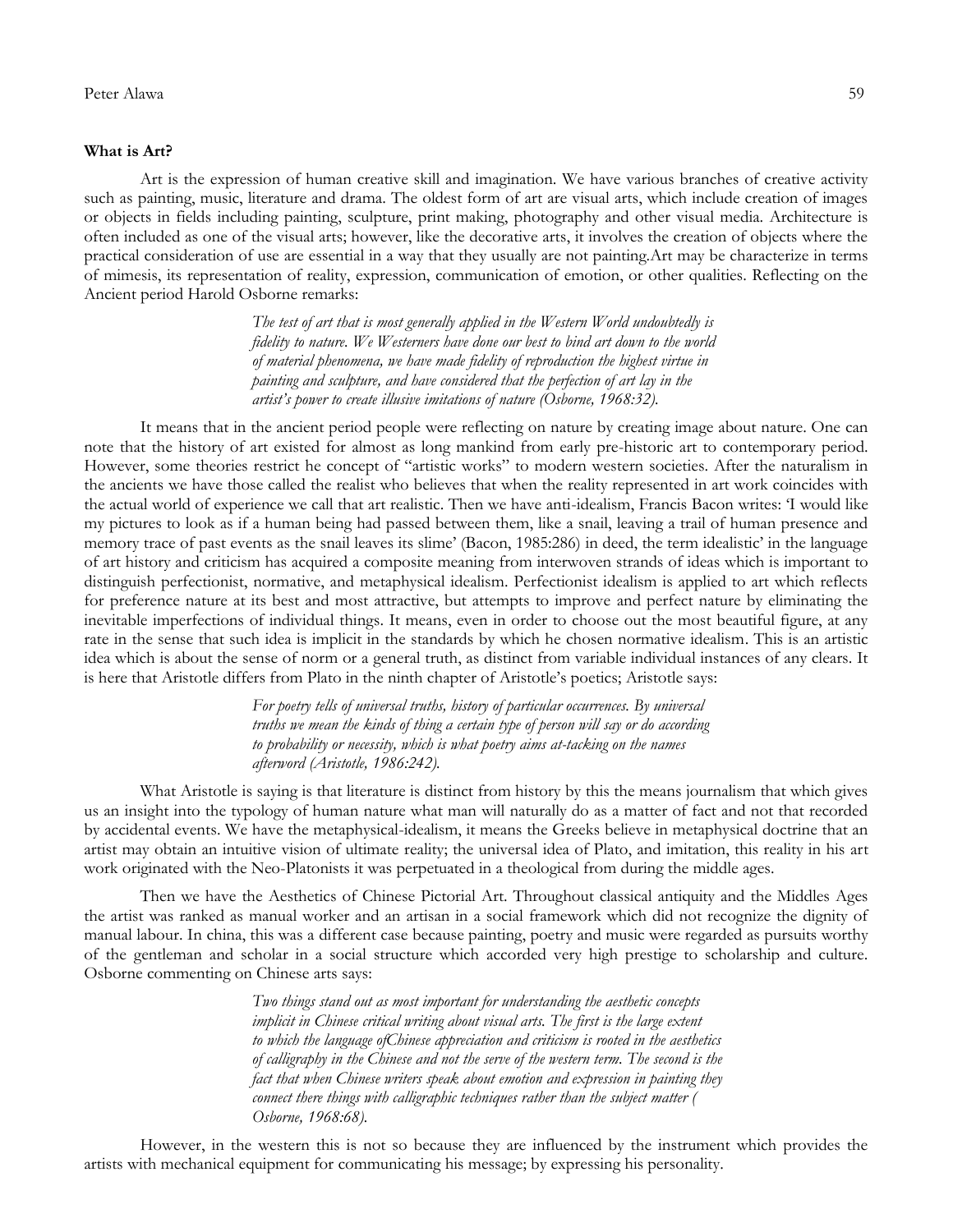After the Chinese idea in art we have the Medieval and Renaissance Aesthetics. The metaphysical and rationalistic character of medieval aesthetics exemplified in St. Thomas Aquinas. In his look called the *Summa Theologica,* he discusses beauty as an aspect of the good. For him beauty and goodness in a thing in identical, he defined goodness as desirability everything is good in so far as it is desirable and a thing is desirable in so far only as it is perfect of its sort. Aquinas remarks:

> *For beautiful things are those which please when seen. Hence beauty consists in due proportion; for the senses delight in things duly proportioned, as in what is after their own kind because even sense is a sort of reason just as is every cognitive faculty. (*Aquinas*,1987:32).*

What Aquinas is saying above is that beautiful is the same as the good, and they differ in aspect only. For the Renaissance aesthetics important advances were made in the practice and technique of the visual arts leading in the direction of greeter naturalism which is closed to empirical sciences and the study of certs. The discovery of mathematical theories of proportion was outstanding achievements of the period. The main principles that dominated the period in that the arts of painting and sculpture are a thing of the mind and intelligence. Art and poetry imitate nature and to thin end empirical sciences provided useful guidance. The plastic art, like literature, also pursues a moral purpose of social amelioration, aspiring to the ideal. Beauty, which is the goal of art, is an objective property of things. The arts are subject of perfection which rationally apprehensible and can be precisely formulated and taught.

In the modern period, we have Kant who said that art is not an imitation of the third order but art work can be contemplated up as "art for the sake of arts" After Kant we have Heidegger in the contemporary period who said art leads to Being. Also art is not a mere thing but it has a symbolism and an allegory. According to Heidegger Art is a mystery because all artists are inspired and control by Being. Heidegger writes:

> *The meaning of pervading technology hides itself, that which shows itself and at the time withdraws is the essential trait of what we call the mystery. I call the comportment which enable us to keep open to the meaning hidden in technology, openness to mystery (Heidegger, 1966:35).*

What Heidegger is saying is that art is also technology and they are connected to Being, therefore art and Being are mysterious. "In this period, Karl Marx accepted that art is part and parcel of the superstructure and it is determined by the mode of production or economic system. Marx remarks: "All art made within the system is a commodity to be bought and sold as object of desire upon which human feelings are projected: the work of art in it is a consumer object therefore must be an object of desire but it is fetish" (Marx, 1973:35).

According to Kant, art is always about the society, and the artist is always a part of the culture, art is never independent or absolute. Art can only be human alienation because nothing is left for symbolizing because symbols communicate meanings. Let us now discuss types of Arts.

## **Types of Art**

The types of art are as follows: (1) Fine art (2) Visual art (3) Liberal art, (4) Decorative art, (5) Applied art (6) Performing art.

 Fine art is visual art considered to have been created primarily for aesthetic and intellectual purposes judged for its beauty and meaningfulness, specifically, painting, sculpture, drawing and graphics etc. It is an activity requiring great skill.

 Visual arts: There are art forms such as ceramics, drawing, painting, sculpture, printmaking, design, crafts, photography, video, filming and architectural, current usage of the term "visual art" includes fine art as well as the applied, decorative art are fine arts.

 Applied art: The applied arts are the application of design and decoration to everyday objects to make then aesthetically pleasing. The term is applied in distinction to the fine arts which aims to produce objects which are beautiful and/or provide intellectual stimulation in practice the two overlap.

 Decorative arts: Are arts or crafts concerned with design and manufacture of beautiful objects that are also functional; it includes interior design, but not usually architecture, the decorative arts are often categorized in opposition to "fine arts" namely painting, drawing photography, and large scale sculpture, which generally have no function other than to be seen.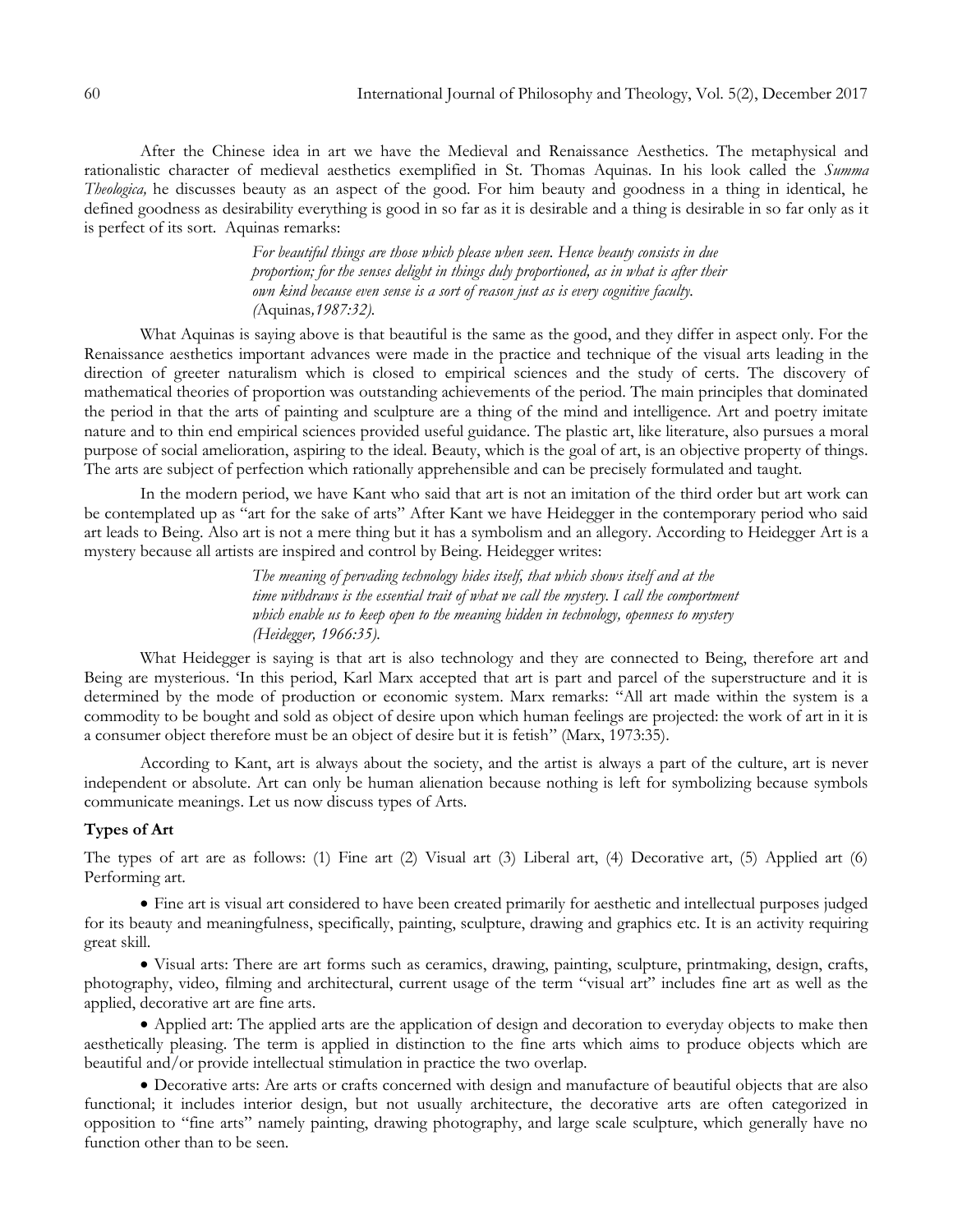Performing arts: Are art forms in which artists use their voices and/or the movements of their bodies, often in relation to other objects to convey artistic expression as opposed to for example, purely visual arts. Performing art include a variety of disciplines but all are intended to be performed in front of a live audience.

These includes: dance, music, opera, theatre, and musical theatre, magic, illusion, spoken word, mine, performance art recitation and public speaking, circus art etc.

 Liberal arts: The areas of learning that cultivate general intellectual ability rather than technical or professional skills. Liberal arts are often used as a synonym for humanities, because literature, language, history and philosophy are often considered the primary subject of the liberal arts.

It is the medieval studies comprising of the tritium and quadrivium. Let us now discuss Hegel on Art.

### **Hegel on Art**

Georg Friedrich Hegel is a German Philosopher. Hegel"s philosophy of art provides an apriori derivation from the very concept of beauty itself, of various forms of beauty and various individual arts. Hegel"s philosophy forms part of his overall philosophical system. In order to understand the main claims of his philosophy as a whole. Hegel argues in his speculative logic that Being is to be understood as self-determining reason or "idea". In the philosophy of nature, however, he goes on to show that logic tells half the story; for such reason is not something abstract. It is not a disembodied logos but takes the form of rationality organized matter. According to Hegel, not just pure reason but physical, chemical and living matter that obeys rational principles. Hegel in his work called the Philosophy of *Fine Art* writes:

> *A work of art is, however, not merely censorious thing, but spirit manifested through a sensuous medium. As a little can we exercise our sense of taste on a work of art as such, because taste is unable to leave the object in its free independence; but is concerned with it in a wholly active way, resolves it, in fact, and consumes it. (Hegel, 1975:15).*

Hegel believes that art is not an imitation of the third order talked about by Plato but it is an essence which manifest the absolute spirit, of which religion and philosophy are the other two. Also Hegel says that art differs from philosophy and religion; however, by expressing spirit of self-understanding not in pure concepts, or in the images of faith, but in and through objects that have been specifically made for this purpose by human beings. Such objects conjured out of stones, wood, colour, sound or words render the freedom of spirit visible or audible to an audience. In Hegel"s view, this sensuous expression of free spirit constitute beauty. The purpose of art for Hegel, is thus the creation of beautiful objects in which the true character of freedom is given sensuous expression.The principal arm of art is not, therefore, to imitate nature, to decorate our surroundings, to prompt us to engage in moral or political action, or to shock us out of our complacency. It is to allow us to contemplate and enjoy created images that are beautiful precisely because they give expression to our freedom. Art"s purpose, in other words, is to enable us to bring to mind the truth about ourselves and so to become aware of who were truly are. Art is beauty sake for Hegel, for the sake of a distinctively sensuous form of human self-expression and self-understanding.

Hegel says:

*A work of art is only truly such in so far as originating in the human spirit, it continues to belong to the soil from which it sprang,… And for this reason the work of art is higher rank than any product of nature whatever, which has not submitted to this passage through the mind. (Hegel, 1975:39)* 

What Hegel is saying is that any art work is more than nature because an art work is an image of its age. Hegel also idealized art and one should note that the work of idealization is undertaken not (like modern fashion photography) to provide an escape from life into the world of fantasy, but to enable us to see our freedom clearly. It is worth noting at this stage that Hegel"s account of art is meant to be both descriptive and normative. Hegel goes out to give broad criteria that truly beautiful art must meet, and he is critical of work that claims to be "art" but that fails to meet these criteria. Hegel in order to be relevant and different from others posited his systematic philosophy of Art. Hegel"s philosophical account of art and beauty has three parts:

(i) Ideal beauty as such, or proper beauty, Hegel is well aware that art can perform various functions; it can teach, edify, provoke, adorn, and so on. His concern, is to identify art"s proper and most distinctive function. This he claims to give intuitive, sensuous expression to the freedom of the spirit.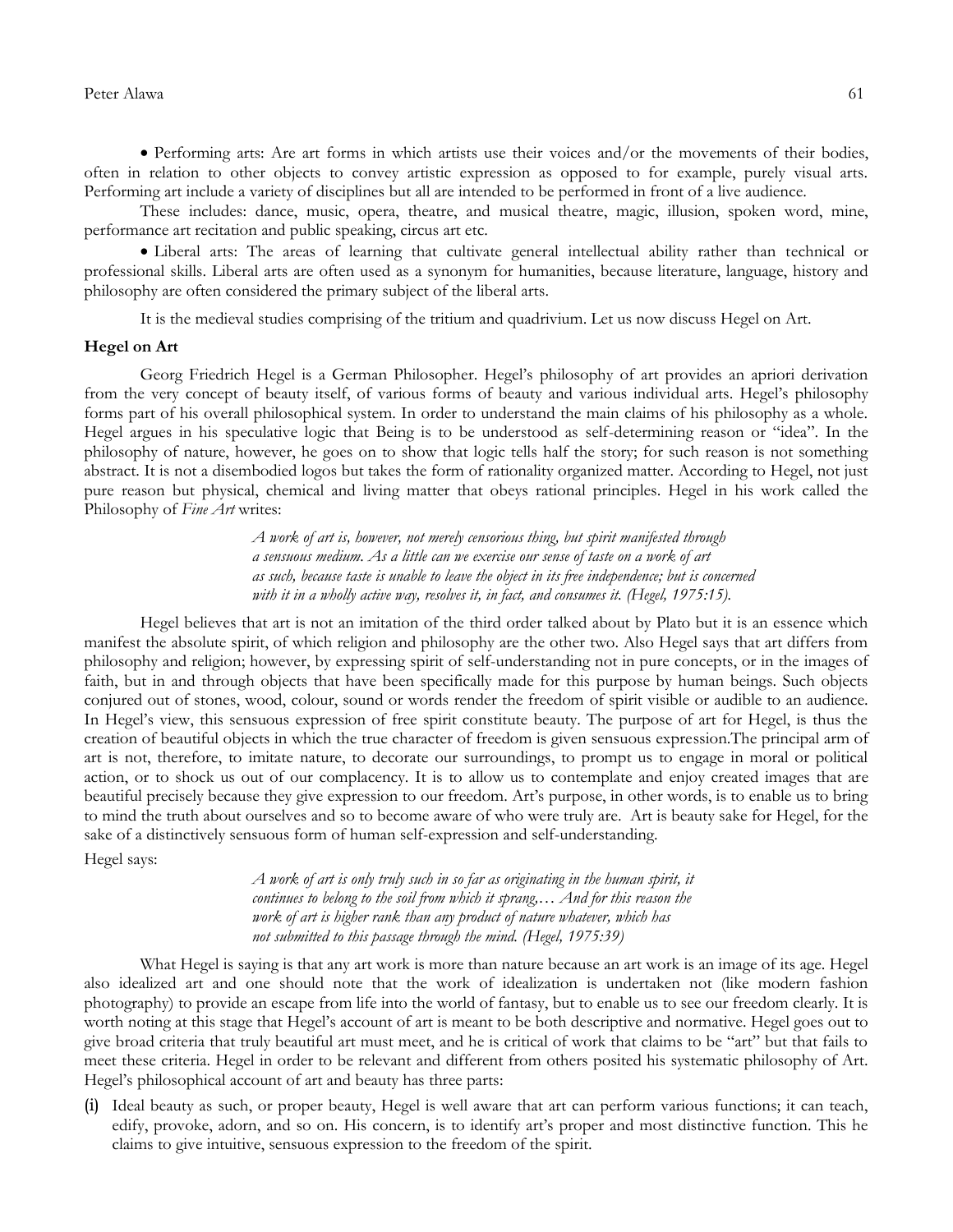The point of art is not to be "realistic" – to imitate or mirror the contingencies of everyday life. But to show us what is divine and freedom look like. Such sensuous expression of spiritual freedom is what Hegel called the "ideal" or true beauty.

- (ii) The particular forms of Art. Hegel acknowledges that art also goes beyond ideal beauty. It goes beyond ideal beauty when art takes the form of symbolic art. It also goes beyond beauty when it takes the form of romantic art. The form of art that is characterized by works of ideal beauty itself is classical art. These are the three forms of art, or "forms of the beautiful", Hegel believes are made necessary by the very idea of art itself. The development of art from one form to another generates what Hegel regards as the distinctive history of art.
- (iii) The system of the individual Arts. Art in Hegel is account, not only undergoes a historical development but also differentiates itself into different arts. Each art has a distinctive character and exhibits a certain affinity with one or more of the art forms. Hegel does not provide on exhaustive account of all recognized arts, he says little about dancing, about cinema, but he examines the five arts he thinks are manmade such as Architecture, sculpture, painting, music and poetry-which are epic, lyric poetry and dramatic poetry.

However, Hegel cannot do without dialectics, in his dialectics Hegel accepts the Greek and African art because art is beyond beauty. He did not accept the Chinese art of emotions. Hegel cover art and he developed and more complete philosophy of art than most philosophers before him. In keeping with his emphasis on the historical development of ideas and of consciousness he assorted: Art express in art that history in general was moving forward to a climax. Commenting on Hegel Beat Wyss remarks:

> *Hegel's philosophy of art is reaching the top, because Art taught people to look twice art things; for this reason, Hegel described it as the eye of the spirit. External, sensual stimulation was transformed into internal concept. The work of art was the mediator between blind fact and the absolute spirit, by artistically recreating nature it presented the sensual in a spiritual light. (Wyss, 1999:140).*

Hegel maintains that aesthetics are symbolic, classical and romantic art. Each of these is defined by the relationship between idea and form that is common within itself. Hegel took ancient Egyptian and Indian art as examples of this, with their animal headed gods and monsters demons and heroes. The second is exemplified by classical Greek sculpture. Here the perfect, idealized human form embodies the ideal without any sense of distortion. But while the perfection is evident, the depth of the idea expressed is limited. Hence the third stage, romantic art, stresses inwardness, when it uses images, it often emphasizes the inadequacy of the image to complete the idea, now apprehended more adequately in an inward way much Christian art has this character, focusing as it does on the crucifixion, on martyrdoms and sufferings.

In summary, Hegel philosophy of art is not to imitate of nature but it is that which manifest the mind of the Absolute spirit. Hegel believes that every art work is an image of its age. For him art is not mere beauty but goes beyond beauty to the inside of the art work that is an art work has an intrinsic value. Let us discuss Gadamer on art.

## **Hans-Georg Gadamer on Art**

Gadamer was a student of Martin Heidegger and he was very much influenced by Heidegger on hermeneutics' but he differed from Heidegger by posited his own view of philosophical hermeneutics'. For him, it means that there is no interpretation which does not have a background. Heidegger believes that since man is throw into this world one can interpreted without baggage. However, there another interesting aspect of Gadamer and that is his aesthetics and art; it is this art that is our concern in this work. Gadamer's aesthetic does not follow the tradition of Plato, Kart and Hegel. But he approached aesthetic in an experience which stands squarely in the phenomenological tradition. He is primarily concerned with the place of art in our experience of the world. His approach to aesthetic theory is one of those rare intellectual achievements which are simultaneously deconstructive and constructive. Gademer writes:" Hermeneutical aesthetics presupposes phenomenological involvement with the subject matters of art rather than disinterested detachment". (Gedemer, 1986:3).Gadamer's aesthetics is deeply respectful of art"s ability to disrupt and challenge customary expectations. It attributes on ethical significance to art as being able to reveal the imitations of fixed cultural expectancy and to open the spectator towards the other and the different.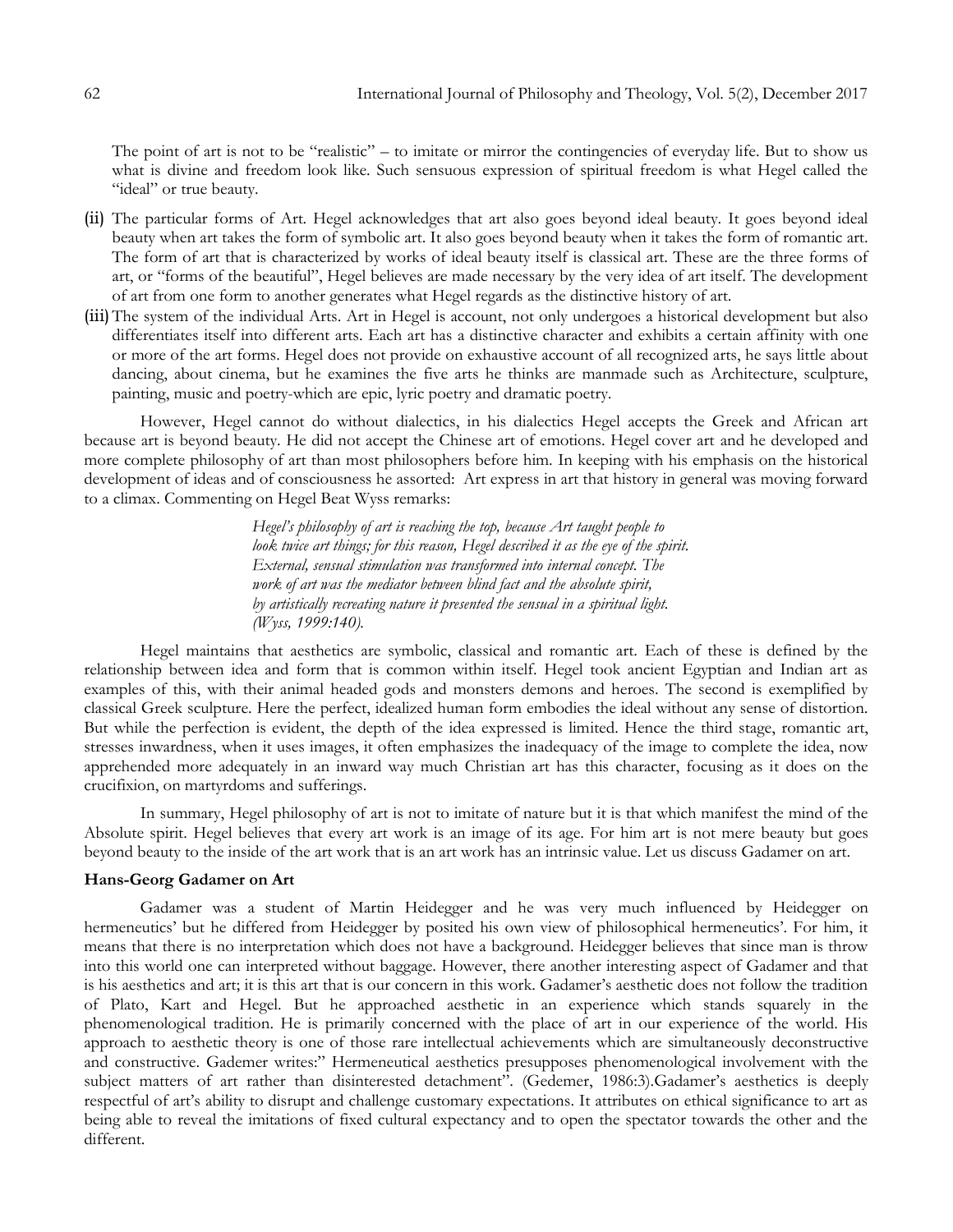### Peter Alawa 63

In another perspective, Gadamer talked about art as interlocutor. Gadamer says:

*"Art addresses us, and it is the ability of art works to bring things to mind and to hint at unseen meanings is the reason to claims that in its speculative capacities, art, functions essentially like language" (Gadamer, 1989:87).*

Indeed, Gadamer believes that language cannot express or communicate all that is imbedded in an art work. What he is saying is that language has unit, because there are so many things one lacks the vocabulary to explain about the work of art. Gadamer accepted that an image that is worthy of being called a work of art, has the power to affect us immediately. It means art work must say something to someone. This means that art work must be so outstanding that one must be forced to look at it so that one can understand oneself and others.

Gadamer"s conversation on art points to broader themes in which it is interrogative in nature, work through ending and reinterpretation Gadamer talks about tradition. According to Gadamer tradition is not a misplaced conservation but a canon or body of work asks of us. The question of tradition is one of the most controversial within Gadamer's philosophy. It arises because of the way Gadamer establishes individual and collective learning on the acquisition of accrued experiences and practices, rather than upon any methodological norm. This argument exposes the enlightenment prejudice. Tradition is presented as a resources and a provocation for thinking and creativity. It is presented as being inconstant debate with itself; its renewal demands change and transformation. In continuation Gadamer says, this virtue of dialogical conception of tradition is that it is not culture specifically. This is because its main focuses is on the subject matters which different cultural practice address, it offers a model of cognitive engagement that can operate between distinct traditions rather than in just any one. Gadamer discussed literature and art. The engagement with literature and art has been a confining feature throughout Gadamer"s life and work. He has written intensively on poets such Celan, Goette, Holderlin, Gadamer"s engagement with art is strongly influenced by his dialogue with the history of Plato. At the same time; that engagement provides an exemplification of Gadamer"s Hermeneutics as well as a means to develop it further. He takes the experience of beauty to be central to an understanding of the nature of art. There are three basic reasons why he reflected on literature and art, they are as follows: (a) arts as play (b) symbol and festival. The role of art as play is central notion in Gadamer's hermeneutics thinking generally, providing the basic for Gadamer's account of the experience both of art and understanding. C.Lawn reflecting of Gadamer's art as a play remarks:

> *The meaning of art as a play is what is revealed and opened up in the constant oscillation between art work and interpreter. The meaning of art work is never final, just as a game never reaches true finality, the game can always played again and players will always be drawn into its horizon. (Lawn, 2006:911)*

What Gadamer also wants to emphasize with the notion of play is how art is more than the heightened state of feeling or aesthetic consciousness. We need to take account of two relationships at work in the operation of play. On the other hand, there is the dynamic between the players and the game, while on the other there is the relationship between the players and the spectators, it is what Gadamer terms a "playing along with". Gadamer's notion of art as a representational play whose purpose is to be what it is, represent what it does, outside the subjectivity of its participants. He rejects platonic notion that mimesis is some sort of copying. As transformed into structure, art as play, or specifically, the action of a drama no longer permits of any comparison with reality as the secret measure of all copied similarity. It does not operate as an enchantment but a transformation in the true. Art than, would seem to be an essentializing agent in so far as it reveals what is essential. Gadamer talks of art as a symbol, the symbolic character of the art work is seen, by him, not in terms of any form of simple, representation, but instead in terms of any form of character of art as always showing something more than literally present to us in the world. The art work, no matter what its medium, opens up, through its symbolic character, a space in which both the world, and our own being in the world, and brought to light as a single, but inexhaustibly risk of totality.

In the experience of art, we are not merely given a "moment" of vision, but are able to "ideal" along with the work in a way that takes us out of ordinary time into what Gadamer calls "fulfilled" or "autonomous" time. Thus, the art work has a festive, as well as symbolic and playful character. Since the festival similarly takes us out of ordinary time, while also opening us up to the true possibility of community.

#### **Evaluation**

We give credit to both Hegel and Gadamer by opening the doors for proper reflections on contemporary art.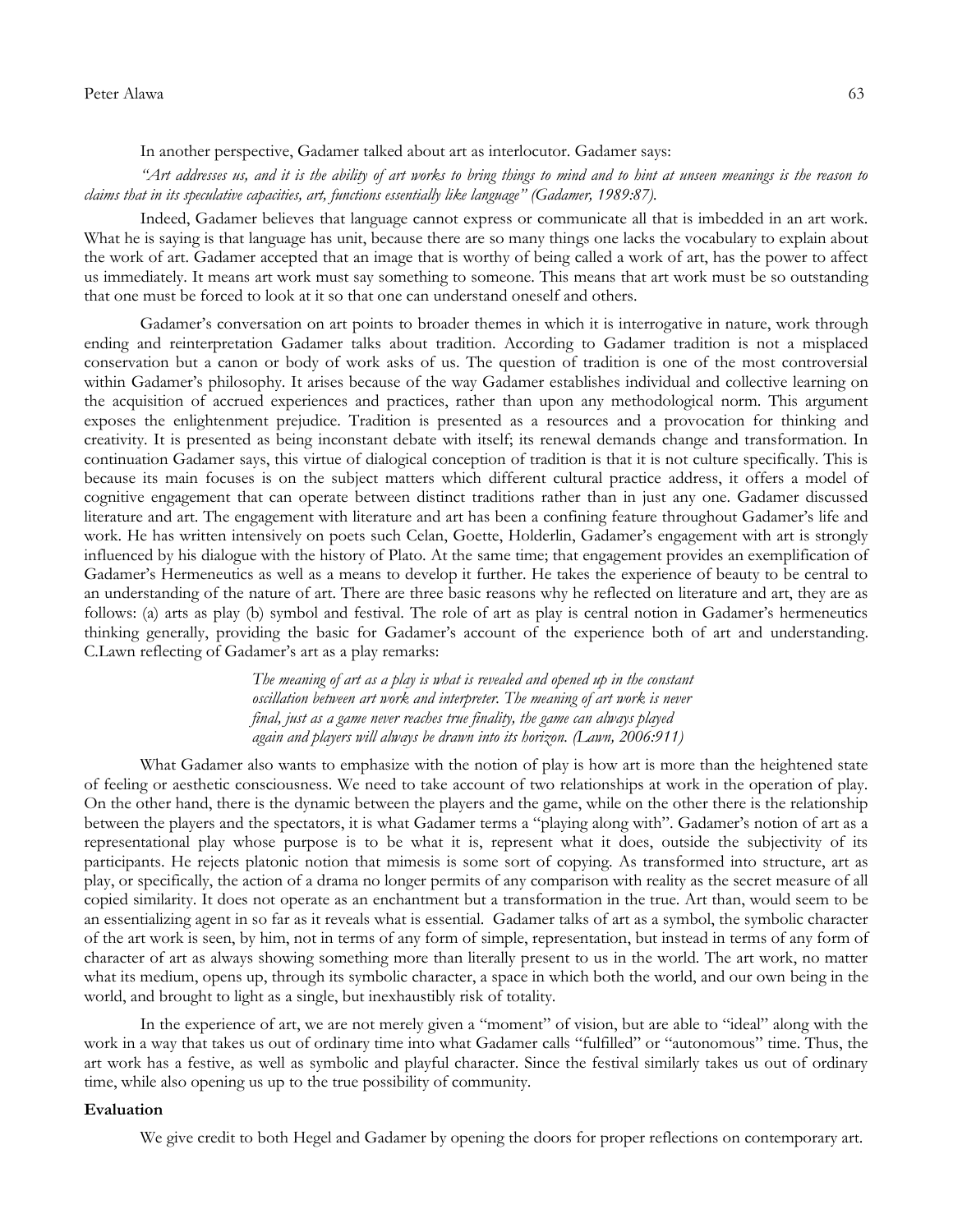For now, we have to place side by side Hegel and Gadamer to show their prose and coins and diversities and to see which one of them best explain the contemporary situation. For Hegel and Gadamer they believe that art is not aesthetics but it has an intrinsic value. This is because Hegel says art is an essence which has an image of an age and in particular culture. Gadamer maintains that any work worthy to be called an art work must address us and reminds us what is in the art work. Hegel and Gadamer rejected art as imitation and beauty. Hegel believes that art is spiritual because it is one of the manifestation of the absolute mind in which philosophy and religion are the other two. Hegel believes that art is different from philosophy and religion because art expresses spirit, self-understanding, not images of faith or pure concepts but in human beings. For Hegel, art is not to imitate nature, but to decorate our surroundings, to prompt us to be moral, to be political and finally to contemplate and enjoy created images. According to Gadamer art is linguistics in nature because every worthy art work address us. It speaks to us and reminds us the hidden and unseen things in the art work.

However, what Gadamer and Hegel is criticizing is the artistic work like drawing, painting and drama which people think it is imitation and beauty. In the area of diversities, Hegel goes spiritual and ontological. While Gadamer goes into linguistic and communication. Indeed, Hegel is more close to the contemporary understanding of art because he included in his philosophy of art architecture, painting, sculpture, music and poetry. To be particularistic, Hegel says that art is use to decorate our surroundings and also to contemplate and enjoy created in ages. However, today there is better understanding of art in Hegel because Hegel in his dialectics confirms the ancient art and African arts that beauty is from the "inside" and not outside. Today the better understanding of art goes beyond Hegel and Gadamer, therefore our contribution to knowledge is that art is realistic, objectivistic and relativistic.

- 1. The realistic position; whereby aesthetic quality is an absolute value independent of any human view.
- 2. The objectivist position; whereby it is an absolute value, but it is dependent on general human experience.
- 3. The relativist position; whereby it is not an absolute value, but depends on an varies with, the human experience of different human beings

In the contemporary society, art today is no longer beauty and imitation, art is an object of reflection and art is the most elusive of traditional problems of human culture. Art is incomprehensible, because it is a mystery. According to Martin Heidegger, the man of science and technology, the poet that names the "Holy" and the philosopher that thinks "Being" they are all inspired by the "Divine" no one is better than the other. Art today has been defined as a vehicle for expression or communication of emotions and ideas, a means for exploring, appreciating formal elements for their own sake, and as mimesis or representation. Indeed, art has several meanings in our contemporary society, it is a study of creativity, a process of using the creative skill, a product of what man has made, the audiences experience with the creative skill. Art today means an image of its own age which is authentic and has symbolic meanings which is not imitation and beauty.

## **Conclusion**

In summation, we have come to an end of this discussion on Hegel and Gadamer on the contemporary understanding of Art. An Evaluation. "We give respect and honour to Hegel and Gadamer who brought art from the level of imitation and beauty to another level. Today, we have a better understanding of art which goes beyond that of Hegel and Gadamer. Therefore, we recommended that art should be realistic, objectivistic and relativistic. Realistic because art should be real and not an imitation since what is real is both seen and unseen. It means art is both physical and spiritual which can be independent of human view. Art is objectivistic because it is an object of meditation in which one can experience it. And it is relativistic because art work varies from one human beings to another. It also varies from one culture to another. Final recommendation is that art is beyond "imitation and beauty" but art has an intrinsic value which has authenticity and symbolism and not a mere thing scattered around.

## **Works Cited**

Aquinas, T. (1987) *Summa Theologica,* London: Penguin Books. Aristotle, (1986) Poetics, London, Penguin Books. Bacon, F. (1985) *Writings of Francis Bacon*, London: Penguin Books. Gadamer, H. G. (1989) *The Relevance of the Beautiful and other Essays,* Cambridge: Cambridge University Press. Hegel, G. W. F. (1975) *The Philosophy of Fine Art*, New York: Harker Art Books. Heidegger, M. *Discourse on Thinking*, New York: Herper Torch Books.